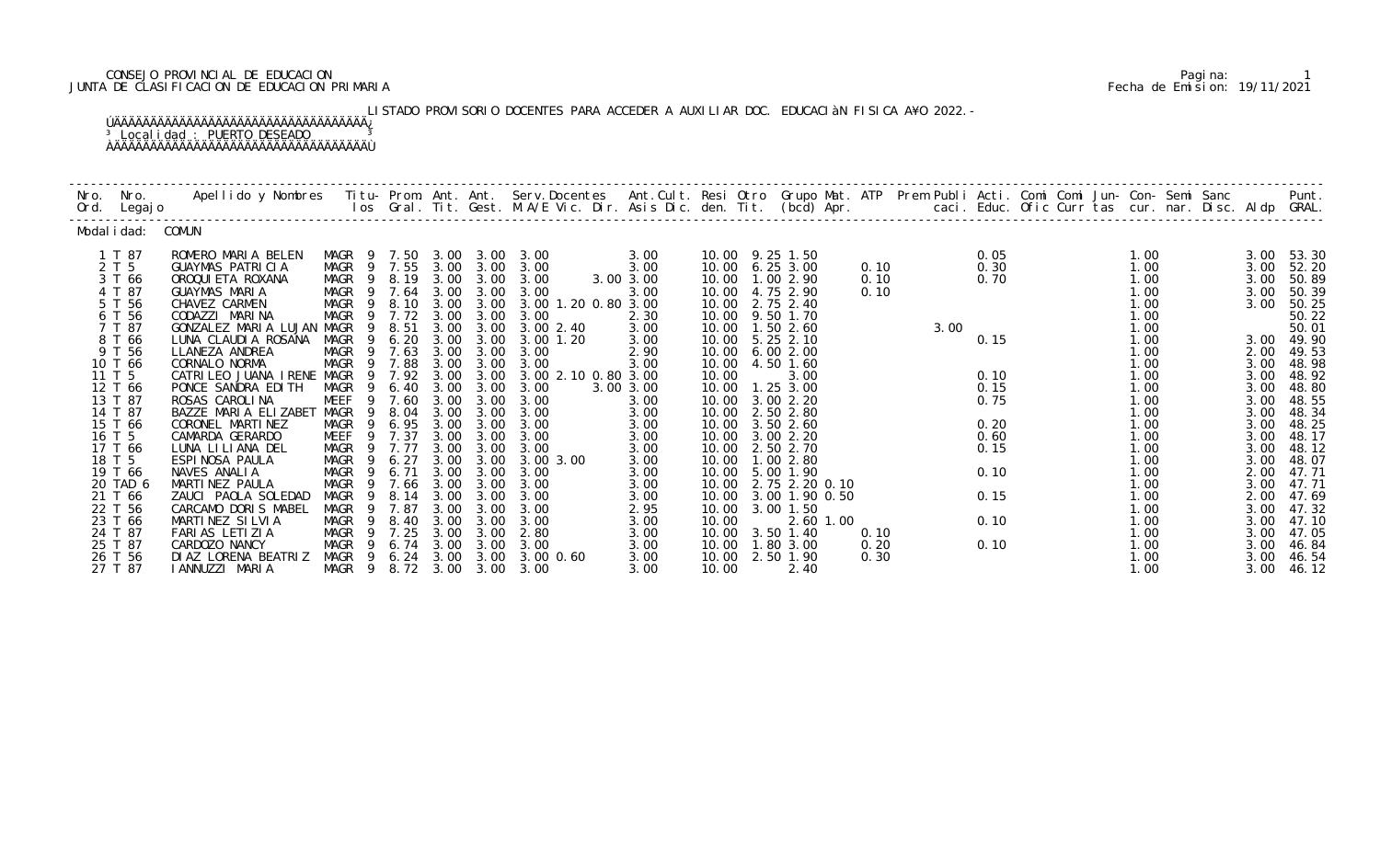## CONSEJO PROVINCIAL DE EDUCACION Pagina: 2 JUNTA DE CLASIFICACION DE EDUCACION PRIMARIA Fecha de Emision: 19/11/2021

# LISTADO PROVISORIO DOCENTES PARA ACCEDER A AUXILIAR DOC. EDUCACIàN FISICA A¥O 2022.-

| Nro. | Nro.<br>Ord. Legajo |                                            |                            |     |        |           |                  |           |           |       |                           |      |  |                   |  |      |      |            |
|------|---------------------|--------------------------------------------|----------------------------|-----|--------|-----------|------------------|-----------|-----------|-------|---------------------------|------|--|-------------------|--|------|------|------------|
|      | 28 T 5              | I BA¥EZ BARRANCO                           | MEEF 9 6.96 3.00 3.00 3.00 |     |        |           |                  |           | 3.00      | 10.00 | 2.90                      |      |  | 1.25              |  | 1.00 |      | 3.00 46.11 |
|      | 29 T 5              | FERNANDEZ FELIX                            | MAGR 9 7.98 3.00 3.00 3.00 |     |        |           |                  |           | 3.00      |       | 10.00 3.25 2.40           | 0.10 |  | 0.20              |  | 1.00 |      | 45.93      |
|      | 30 T 56             | SAN MIGUEL MARCELA                         | MAGR 9 6.77 3.00 3.00 3.00 |     |        |           |                  |           | 3.00 3.00 |       | 10.00  1.25  2.70         |      |  | 0.10              |  | 1.00 |      | 45.82      |
|      | 31 T 5              | <b>BARRI ONUEVO ROSA</b>                   | MAGR                       |     |        |           | 9 8.02 3.00 3.00 | 3.00      | 3.00      | 10.00 | 2.60                      | 0.10 |  |                   |  | 1.00 |      | 3.00 45.72 |
|      | 32 TAD 6            | CASTA¥O MANUEL                             | MAGR 9 7.11                |     |        | 3.00      | 3.00             | 3.00      | 2.25      | 10.00 | 2.50 1.70                 |      |  |                   |  | 1.00 | 3.00 | 45.56      |
|      | 33 T 56             | GOMEZ SILVANA                              | MEEF 9 8.14 3.00           |     |        |           | 3.00             | 3.00      | 2.90      |       | 10.00 1.00 2.30           |      |  | 0.10              |  | 1.00 | 2.00 | 45.44      |
|      | 34 T 87             | VEGA PATRICIA                              | MAGR 9 7.91                |     |        | 3.00      | 3.00             | 3.00      | 3.00      | 10.00 | 2.30                      | 0.10 |  |                   |  | 1.00 | 3.00 | 45.31      |
|      | 35 9097             | JUAREZ NELIDA                              | MAGR                       | - 9 |        | 8.22 3.00 | 3.00             | 2.20      | 3.00      |       | 7.70 7.75 1.10            | 0.10 |  |                   |  |      |      | 45.07      |
|      | 36 T 56             | BAIO DOMINGO MIGUEL                        | MAGR                       | 9   | 7.07   | 3.00      | 3.00             | 3.00 0.30 | 3.00      | 10.00 | 3.00                      |      |  | $0.20 \quad 0.50$ |  | 1.00 | 2.00 | 45.07      |
|      | 37 T 56             | SUAREZ ELIANA                              | MAGR                       | - 9 | 8.66   | 3.00      | 3.00             | 2.80      | 2.10      |       | 10.00 4.00 1.40           | 0.10 |  |                   |  | 1.00 |      | 45.06      |
|      | 38 T 87             | SALEMME GRACIELA                           | MAGR 9 7.36                |     |        | 3.00      | 3.00             | 3.00      | 3.00      |       | 10.00  1.00  1.60         |      |  | 0.10              |  | 1.00 |      | 3.00 45.06 |
|      | 39 5403             | HERRERO MIRTA                              | MAGR                       |     | 9 9.20 | 3.00      | 3.00             | 3.00      | 3.00      | 10.00 | 1.80                      |      |  |                   |  |      | 3.00 | 45.00      |
|      | 40 T 66             | FERNANDEZ SANDRA                           | MAGR 9                     |     | 6.84   | 3.00      | 3.00             | 3.00      | 3.00      | 10.00 | 3.00                      |      |  |                   |  | 1.00 | 3.00 | 44.84      |
|      | 41 4508             | MARZI MIGUEL ANGEL                         | MEEF 9 6.70                |     |        | 3.00      | 3.00             | 3.00      | 3.00      | 10.00 | 3.00                      |      |  | 1.05              |  |      | 3.00 | 44.75      |
|      | 42 T 56             | QUIPILDOR ALBA INES                        | MAGR                       |     | 9 7.79 | 3.00      | 3.00             | 3.00      | 3.00      |       | 10.00 2.25 2.30 0.10 0.10 |      |  | 0.15              |  | 1.00 |      | 44.69      |
|      | 43 T 56             | ZAMBON RAMON IGNACIO MAGR                  |                            | -9  | 7.31   | 3.00      | 3.00             | 3.00      | 3.00      | 10.00 | 2.30                      |      |  |                   |  | 1.00 | 3.00 | 44.61      |
|      | 44 T 66             | MOLINA CELIA                               | MAGR 9 7.82 3.00           |     |        |           | 3.00             | 3.00      | 3.00      | 10.00 | $3.25$ 1.50               |      |  |                   |  | 1.00 |      | 44.57      |
|      | 45 T 87             | QUI ROGA CAROLI NA                         | MAGR 9 7.76                |     |        | 3.00      | 3.00             | 3.00      | 3.00      | 10.00 | 1.50                      |      |  | 0.30              |  | 1.00 |      | 3.00 44.56 |
|      | 46 T 5              | ESCUBILLA HIGINIA                          | MAGR 9 6.78                |     |        | 3.00      | 3.00             | 3.00      | 3.00      | 10.00 | 2.50                      | 0.10 |  | 0.05              |  | 1.00 | 3.00 | 44.43      |
|      | 47 T 5              | SANTANA CAROLINA                           | MAGR                       |     | 9 7.31 | 2.40      | 3.00             | 2.40      | 2.50      | 10.00 | 2.50 1.20                 |      |  |                   |  | 1.00 | 3.00 | 44.31      |
|      | 48 T 66             | GOMEZ JORGE ANTONIO                        | MAGR 9                     |     | 6.60   | 3.00      | 3.00             | 3.00      | 3.00      | 10.00 | 2.40                      | 0.10 |  | 0.10              |  | 1.00 | 3.00 | 44.20      |
|      | 49 T 87             | CUSSI SOFIA ANTONIA                        | MAGR                       |     | 9 7.06 | 3.00      | 3.00             | 3.00      | 3.00      | 10.00 | 1.80                      | 0.10 |  | 0.10              |  | 1.00 | 3.00 | 44.06      |
|      | 50 10325            | COSIO VILMA ANGELINA MAGR                  |                            |     | 9 7.50 | 2.20      | 1.75             | 2.40      | 3.00      |       | 4.90 9.00 1.20            |      |  |                   |  |      | 3.00 | 43.95      |
|      | 51 T 56             | MARTINEZ CARLOS                            | MEEF                       | 9   | 7.88   | 3.00      | 3.00             | 3.00      | 3.00      | 10.00 | 1.50 1.80                 |      |  | 0.75              |  | 1.00 |      | 43.93      |
|      | 52 T 87             | VEGA CAROLINA RAQUEL MAGR                  |                            |     | 9 7.23 | 2.40      | 2.75             | 2.40      | 1.40      | 10.00 | 3.50 1.20                 |      |  |                   |  | 1.00 |      | 3.00 43.88 |
|      | 53 T 5              | CABRERA GRACI ELA                          | MAGR 9 7.36                |     |        | 3.00      | 3.00             | 3.00      | 3.00      | 9.10  | 2.40                      |      |  |                   |  | 1.00 |      | 3.00 43.86 |
|      | 54 T 87             | GARCIA MARISA GLADYS MAGR 9 8.64 3.00 3.00 |                            |     |        |           |                  | 3.00      | 3.00      | 10.00 | 1.80                      |      |  | 0.90              |  | 1.00 |      | 43.34      |
|      | 55 T 5              | MERCADO MARIANA                            | MAGR 9 8.52 3.00           |     |        |           | 3.00             | 3.00      | 1.20      | 10.00 | 1.60                      |      |  |                   |  | 1.00 |      | 3.00 43.32 |
|      | 56 7335             | GUAYMAS PAULA                              | MAGR 9 6.25 3.00 3.00 2.80 |     |        |           |                  |           | 0.95      |       | 10.00 3.50 1.40           |      |  |                   |  |      |      | 3.00 42.90 |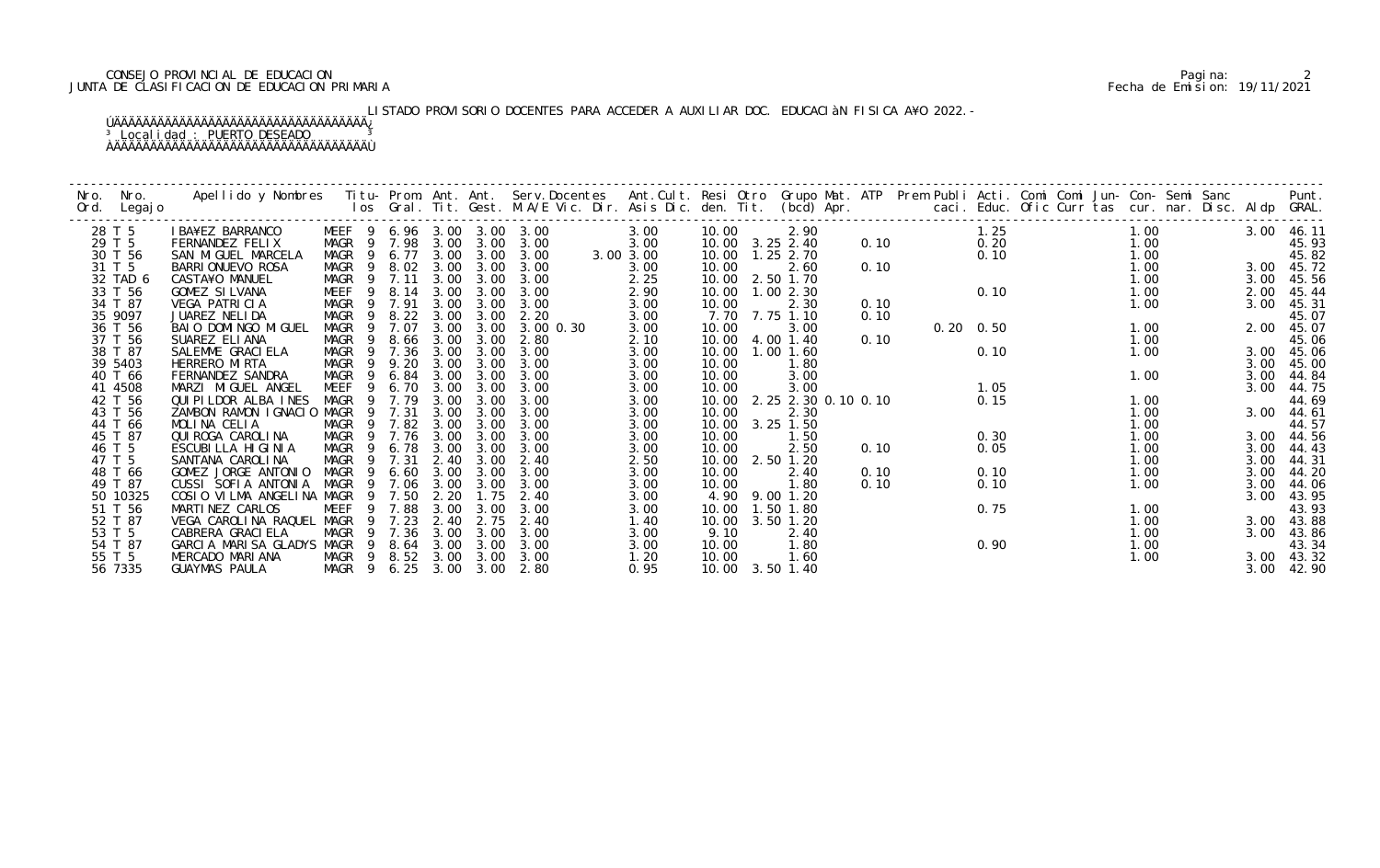## CONSEJO PROVINCIAL DE EDUCACION Pagina: 3 JUNTA DE CLASIFICACION DE EDUCACION PRIMARIA Fecha de Emision: 19/11/2021

# LISTADO PROVISORIO DOCENTES PARA ACCEDER A AUXILIAR DOC. EDUCACIÀN FISICA A¥O 2022.-

| Nro. | Nro.<br>Ord. Legajo | Apellido y Nombres Iitu-Prom. Ant. Ant. Serv.Docentes Ant.Cult. Resi Otro Grupo Mat. ATP Prem Publi Acti. Comi Comi Jun-Con-Semi Sanc Punt.<br>Ios Gral. Tit. Gest. M.A/E Vic. Dir. Asis Dic. den. Tit. (bcd) Apr. |                            |                        |      |                |                |      |       |      |                                     |      |                  |      |             |  |      |  |      |            |
|------|---------------------|--------------------------------------------------------------------------------------------------------------------------------------------------------------------------------------------------------------------|----------------------------|------------------------|------|----------------|----------------|------|-------|------|-------------------------------------|------|------------------|------|-------------|--|------|--|------|------------|
|      | 57 5384             | LOPEZ PAULA JULIETA MAGR 9 7.69 3.00 3.00 3.00                                                                                                                                                                     |                            |                        |      |                |                | 3.00 | 10.00 |      | 2.10                                |      |                  |      |             |  |      |  |      | 2.00 42.79 |
|      | 58 6221             | <b>QUI PI LDOR ESTELA</b>                                                                                                                                                                                          | MAGR 9 6.57 3.00 3.00 2.50 |                        |      |                |                | 3.00 |       |      | 10.00 4.25 1.30                     |      |                  |      |             |  |      |  |      | 42.62      |
|      | 59 T 56             | DA PALMA RAUL                                                                                                                                                                                                      | MAGR 9 7.27                |                        |      |                | 3.00 3.00 3.00 | 3.00 |       |      | 10.00  1.50  1.70                   |      |                  | 0.15 | $0.15$ 1.00 |  |      |  |      | 42.62      |
|      | 60 6338             | EL HARES LEONARDO                                                                                                                                                                                                  | MAGR 9 8.89                |                        |      | 3.00 3.00      | 1.40           | 3.00 |       |      | 10.00  0.50  0.70  0.40  2.00  0.10 |      |                  |      |             |  |      |  |      | 41.99      |
|      | 61 6605             | HERRERA DANI ELA                                                                                                                                                                                                   | MAGR 9                     |                        |      | 8.15 3.00 3.00 | 1.80           | 3.00 | 10.00 |      | 3.00 0.90                           |      |                  |      |             |  |      |  |      | 41.85      |
|      | 62 5133             | ZAUSI MARIA                                                                                                                                                                                                        | MEEF                       | 9 7.28                 | 3.00 | 3.00           | 3.00           | 3.00 | 10.00 |      | 1.50                                |      |                  |      |             |  |      |  |      | 41.78      |
|      | 63 T 56             | RAMIREZ JULIA TERESA MAGR 9 7.29                                                                                                                                                                                   |                            |                        | 3.00 | 3.00           | 3.00           | 3.00 | 10.00 |      | 2.40                                |      | $2.00$<br>$0.60$ |      |             |  | 1.00 |  |      | 41.69      |
|      | 64 T 5              | CASTRO ESTRELLA                                                                                                                                                                                                    | MEEF                       | 9 7.32                 | 3.00 | 3.00           | 3.00           | 3.00 | 10.00 |      | 1.60                                |      |                  |      |             |  | 1.00 |  |      | 41.52      |
|      | 65 T 56             | VALENCIANO JULIETA N MAGR                                                                                                                                                                                          |                            | 9 7.25                 | 3.00 | 3.00           | 3.00           | 3.00 | 10.00 |      | 1.90                                |      |                  |      |             |  | 1.00 |  |      | 41.15      |
|      | 66 10045            | SANTI MARIA SOLEDAD                                                                                                                                                                                                | MAGR                       | 8.24                   | 1.80 | 2.25           | 1.80           | 3.00 | 10.00 |      | 1.00 0.90                           |      | 0.15             |      |             |  |      |  | 3.00 | 41.14      |
|      | 67 T 66             | RAMIREZ MARIA ALICIA MAGR                                                                                                                                                                                          | - 9                        | 6.22                   | 3.00 | 3.00           | 3.00           | 3.00 | 10.00 |      | 2.90                                |      |                  |      |             |  | 1.00 |  |      | 41.12      |
|      | 68 6917             | SALINAS ROSALIA                                                                                                                                                                                                    | MAGR 9 7.32                |                        | 3.00 | 3.00           | 3.00           | 1.00 | 10.00 |      | 1.50                                |      |                  |      |             |  |      |  | 3.00 | 40.82      |
|      | 69 T 87             | ESPINOSA RICARDO                                                                                                                                                                                                   | MAGR 9                     | 6.04                   | 3.00 | 3.00           | 3.00           | 3.00 | 10.00 |      | 2.60                                |      |                  |      |             |  | 1.00 |  |      | 40.64      |
|      | 70 T 87             | ACU¥A SERGIO                                                                                                                                                                                                       | MEEF<br>- 9                | 8.17                   | 1.80 | 2.00           | 1.80           | 2.70 | 10.00 |      | 0.90                                |      |                  |      |             |  | 1.00 |  |      | 3.00 40.37 |
|      | 71 7836             | GUTI ERREZ GRACI ELA                                                                                                                                                                                               | MAGR 9 7.27                |                        | 3.00 | 3.00           | 2.80           | 2.75 | 9.80  |      | 1.00 1.40                           | 0.30 |                  |      |             |  |      |  |      | 40.32      |
|      | 72 7450             | MI RANDA NATALI A                                                                                                                                                                                                  | MAGR 9 7.11                |                        | 3.00 | 3.00           | 3.00           | 2.50 | 10.00 |      | $1.00$ $1.50$                       |      |                  |      |             |  |      |  |      | 40.11      |
|      | 73 8416             | ZALAZAR DEBORA                                                                                                                                                                                                     | MAGR<br>$\overline{9}$     | 7.03                   |      | 2.60 3.00      | 2.50           | 1.65 | 9.10  |      | 2.20                                |      |                  |      |             |  |      |  | 3.00 | 40.08      |
|      | 74 7558             | JUAREZ RAMONA                                                                                                                                                                                                      | MAGR 9                     | 7.34                   | 3.00 | 3.00           | 2.90           | 0.40 | 10.00 |      | $3.00$ 1.40                         |      |                  |      |             |  |      |  |      | 40.04      |
|      | 75 412              | MARQUES SIMOES                                                                                                                                                                                                     | MAGR<br>$\overline{9}$     | 8.45                   | 3.00 | 3.00           | 2.30           | 3.00 | 10.00 |      | 1.20                                |      |                  | 0.05 |             |  |      |  |      | 40.00      |
|      | 76 6928             | FARHAT JOSE EFRAIN                                                                                                                                                                                                 | MEEF                       | 6.83<br>-9             |      | 3.00 3.00      | 2.30           | 3.00 |       |      | 10.00  1.50  1.10                   |      |                  | 0.15 |             |  |      |  |      | 39.88      |
|      | 77 6350             | GODOY LAURA AMORINA                                                                                                                                                                                                | MAGR<br>- 9                | 8.93                   | 3.00 | 3.00           |                | 2.80 | 10.00 | 3.00 |                                     |      |                  |      |             |  |      |  |      | 39.73      |
|      | 78 6194             | ULLOA ANA DELIA                                                                                                                                                                                                    | MAGR 9                     | 8.15                   | 3.00 | 3.00           | 0.60           | 1.35 | 10.00 |      | 4.25 0.30                           |      |                  |      |             |  |      |  |      | 39.65      |
|      | 79 4318             | TOLA BETTINA MARIEL                                                                                                                                                                                                | MAGR 9                     | 8.65                   | 3.00 | 3.00           | 1.80           | 3.00 | 10.00 |      | 0.90                                |      |                  | 0.15 |             |  |      |  |      | 39.50      |
|      | 80 4982             | REBOTTARO MARIA                                                                                                                                                                                                    | MAGR 9 8.39                |                        | 3.00 | 3.00           | 1.40           | 2.95 | 10.00 |      | 0.70 0.90                           |      |                  |      |             |  |      |  |      | 39.34      |
|      | 81 T 66             | CORONEL CARLOS                                                                                                                                                                                                     | MEEF <sub>9</sub>          | 6.88                   | 2.60 | 3.00           | 2.60           | 2.40 | 10.00 |      | 1.30                                |      |                  | 0.25 |             |  | 1.00 |  |      | 39.03      |
|      | 82 8128             | SALINAS STELLA MARIS MAGR                                                                                                                                                                                          | - 9                        | 7.57                   | 3.00 | 3.00           | 2.00           |      | 9.80  |      | 1.00                                | 0.10 |                  |      |             |  |      |  | 3.00 | 38.47      |
|      | 83 6480             | FUENTEALBA JIMENA A MEEF                                                                                                                                                                                           |                            | 8.19<br>$\overline{9}$ |      | 3.00 3.00      | 1.40           | 3.00 | 10.00 |      | 0.70                                |      |                  | 0.10 |             |  |      |  |      | 38.39      |
|      | 84 10427            | MILLALON SANDRA DEL MAGR 9 7.22                                                                                                                                                                                    |                            |                        |      | $1.40$ $1.75$  | 1.50           | 1.00 |       |      | 10.00 2.50 0.70                     | 0.10 |                  |      |             |  |      |  | 3.00 | 38.17      |
|      | 85 7560             | TEVEZ ROBERTO CARLOS MAGR 9 5.14 3.00 3.00 2.80                                                                                                                                                                    |                            |                        |      |                |                | 0.80 | 10.00 |      | 1.40                                |      |                  |      |             |  |      |  | 3.00 | 38.14      |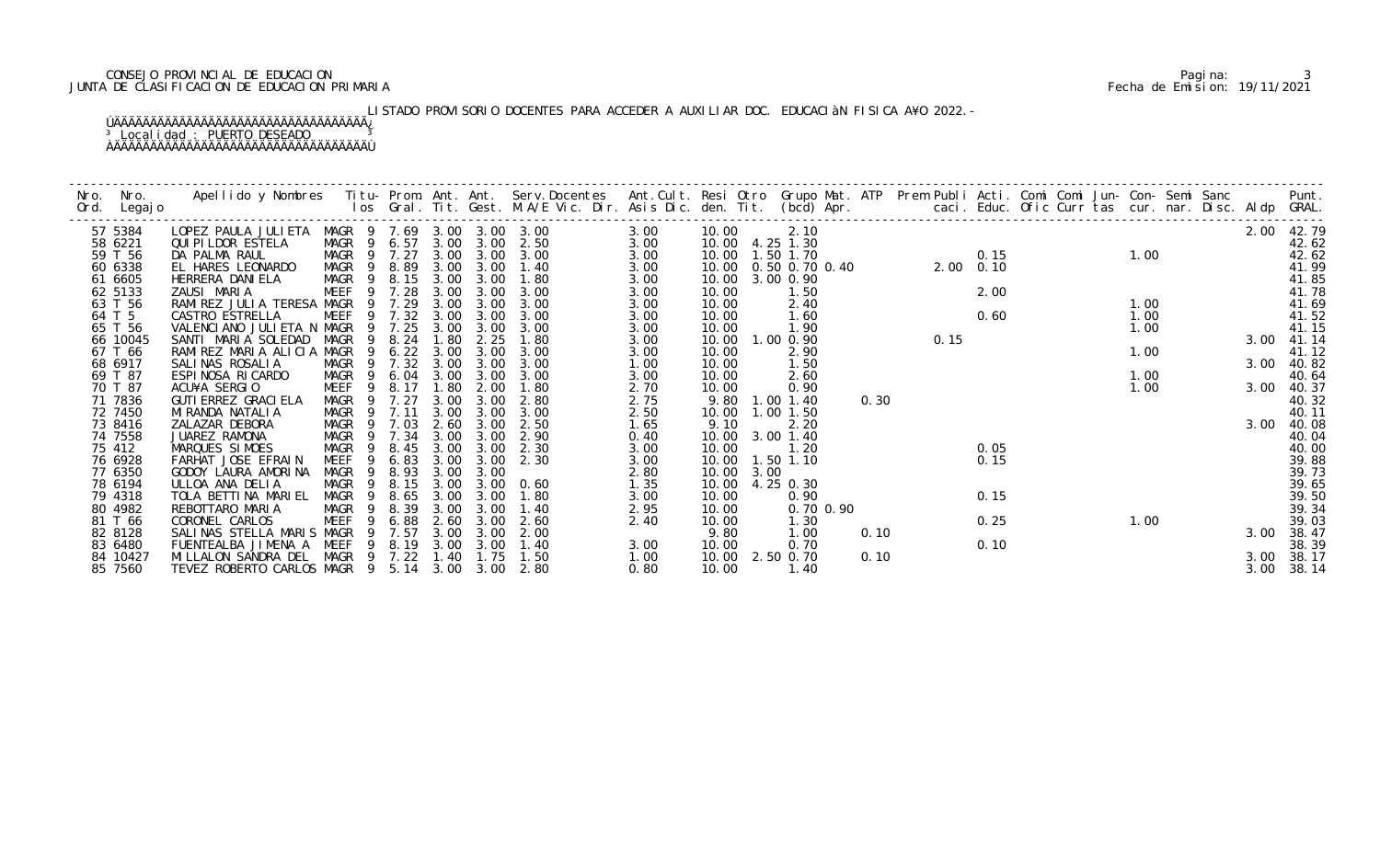## CONSEJO PROVINCIAL DE EDUCACION Pagina: 4 JUNTA DE CLASIFICACION DE EDUCACION PRIMARIA Fecha de Emision: 19/11/2021

# LISTADO PROVISORIO DOCENTES PARA ACCEDER A AUXILIAR DOC. EDUCACIÀN FISICA A¥O 2022.-

| Nro.     | Nro.<br>Ord. Legajo   | Apellido y Nombres - Titu- Prom. Ant. Ant. Serv.Docentes - Ant.Cult. Resi Otro Grupo Mat. ATP Prem Publi Acti. Comi Comi Jun- Con- Semi Sanc - - Punt.<br>Ios Gral. Tit. Gest. M.A/E Vic. Dir. Asis Dic. den. Tit. (bcd) Apr. - - |                           |                |              |      |                   |                                                          |              |                |            |                   |      |      |      |  |      |  |      |                |
|----------|-----------------------|-----------------------------------------------------------------------------------------------------------------------------------------------------------------------------------------------------------------------------------|---------------------------|----------------|--------------|------|-------------------|----------------------------------------------------------|--------------|----------------|------------|-------------------|------|------|------|--|------|--|------|----------------|
|          | 86 5574               | TOLA GIMENA ETHEL                                                                                                                                                                                                                 |                           |                |              |      |                   | MAGR 9 7.65 3.00 3.00 1.60                               | 3.00         | 10.00          |            | 0.80              |      |      |      |  |      |  |      | 38.05          |
|          | 87 9591               | GONZAGA ESPINOSA                                                                                                                                                                                                                  |                           |                |              |      |                   | MAGR 9 9.78 1.80 2.50 2.00                               | 0.70         |                |            | 10.00  1.00  1.00 |      | 0.10 | 0.10 |  |      |  |      | 37.98          |
|          | 88 7888<br>89 4321    | ZALAZAR NATALIA<br>BUENO MARIA CARLA                                                                                                                                                                                              |                           |                |              |      |                   | MAGR 9 6.70 2.60 3.00 2.60<br>MAGR 9 7.60 3.00 3.00 0.80 | 1.00         | 9.10<br>10.00  |            | 1.30<br>0.80      |      |      |      |  |      |  | 2.00 | 37.30<br>37.20 |
|          | 90 3657               | PANEBI ANCO ROSANA                                                                                                                                                                                                                | MAGR 9                    |                |              |      |                   | 8.29 3.00 3.00 0.40                                      | 3.00<br>3.00 | 10.00          |            | 0.20              |      |      |      |  |      |  |      | 36.89          |
|          | 91 0375               | I RALA LORENA                                                                                                                                                                                                                     | MAGR 9 7.50               |                |              | 3.00 | 3.00              |                                                          | 3.00         |                | 10.00 1.25 |                   |      |      |      |  |      |  |      | 36.75          |
|          | 92 9393               | GEREZ PATRICIA                                                                                                                                                                                                                    | MAGR 9 7.66               |                |              | 3.00 |                   | 2.75 2.20                                                | 3.00         | 7.70           |            | 1.10              |      |      |      |  |      |  |      | 36.41          |
|          | 93 3946               | NAVES MARIA GABRIELA MAGR                                                                                                                                                                                                         |                           | $\overline{9}$ | 7.43         | 3.00 |                   | $3.00\quad 0.60$                                         | 3.00         | 10.00          |            | 0.30              |      |      |      |  |      |  |      | 36.33          |
|          | 94 T 56               | VALLEJO JESSI CA                                                                                                                                                                                                                  | MEEF                      | 9              | 8.63         | 1.80 | 2.25              | 1.80                                                     | 0.55         | 10.00          |            | 0.90              |      |      | 0.20 |  | 1.00 |  |      | 36.13          |
|          | 95 11017              | TEJEDOR MERCEDES                                                                                                                                                                                                                  | MEEF                      | 9              | 7.68         | 1.20 | 1.50              | 1.30                                                     | 2.40         |                |            | 7.70 1.50 0.60    |      |      |      |  |      |  | 3.00 | 35.88          |
|          | 96 10874              | RODRI GUEZ GABRI ELA                                                                                                                                                                                                              | MAGR                      | - 9            | 9.10         | 3.00 | 1.75              |                                                          |              |                | 10.00 3.00 |                   |      |      |      |  |      |  |      | 35.85          |
|          | 97 8782               | FERREYRA YONY EDGAR                                                                                                                                                                                                               | MAGR                      | - 9            | 6.50         |      |                   | 3.00 3.00 2.40                                           | 0.15         | 8.40           |            | 1.20              |      |      | 0.10 |  |      |  | 2.00 | 35.75          |
|          | 98 7698               | QUI ¥ONES MYRI AN                                                                                                                                                                                                                 | MAGR 9                    |                | 9.10         | 3.00 | 3.00              |                                                          | 1.55         | 10.00          |            |                   |      |      |      |  |      |  |      | 35.65          |
|          | 99 10614              | DI AZ NANCY BEATRIZ                                                                                                                                                                                                               | MAGR 9 7.68               |                |              | 3.00 |                   | $1.75 \quad 0.90$                                        | 3.00         |                |            | 4.90 2.00 0.40    |      |      |      |  |      |  |      | 3.00 35.63     |
|          | 100 0397              | TAFRA SUSANA MARIEL                                                                                                                                                                                                               | MAGR 9 7.47               |                |              | 3.00 | 3.00              |                                                          | 2.65         | 10.00          |            |                   |      |      |      |  |      |  |      | 35.12          |
|          | 101 8562              | PALUMBO ANA KARINA                                                                                                                                                                                                                | MAGR                      | $\overline{9}$ | 7.03         |      | 3.00 3.00         |                                                          | 3.00         | 10.00          |            |                   |      |      |      |  |      |  |      | 35.03          |
|          | 102 7903              | ROJAS ELSA MARIA                                                                                                                                                                                                                  | MAGR                      | $\overline{9}$ | 6.65         | 3.00 |                   | $3.00$ $2.60$                                            | 0.25         | 9.10           |            | 1.30              |      |      | 0.10 |  |      |  |      | 35.00          |
|          | 103 11659             | DOMI NGUEZ DAI ANA                                                                                                                                                                                                                | MAGR                      | $\overline{9}$ | 7.69         | 1.00 | 1.25              | 1.00                                                     | 0.50         |                |            | 10.00  1.00  0.50 |      |      |      |  |      |  |      | 3.00 34.94     |
|          | 104 10191             | LAIME MIRTA LIDIA<br>FERNANDEZ SILVIA                                                                                                                                                                                             | MAGR                      | - 9<br>- 9     | 6.97<br>6.36 | 1.60 | 2.00<br>3.00 3.00 | 1.60                                                     | 0.60         |                |            | 5.60 3.50 0.80    | 0.10 |      |      |  |      |  | 3.00 | 34.77<br>34.71 |
|          | 105 0556<br>106 10324 | HERNANDEZ SANDRA                                                                                                                                                                                                                  | MEEF<br>MAGR <sub>9</sub> |                | 7.20         | 1.60 |                   | $2.00 \quad 0.50$                                        | 3.00<br>1.10 | 10.00<br>10.00 |            | 0.20              |      |      | 0.35 |  |      |  | 3.00 | 34.60          |
|          | 107 12082             | RAPETTI BARBARA                                                                                                                                                                                                                   | MAGR                      | $\overline{9}$ | 7.40         |      |                   | 0.60 0.75 0.60                                           | 0.30         |                |            | 10.00 2.50 0.30   |      |      |      |  |      |  | 3.00 | 34.45          |
|          | 108 7058              | QUI ROGA SI LVANA                                                                                                                                                                                                                 | MAGR 9                    |                | 8.26         | 3.00 |                   | $3.00 \quad 0.10$                                        | 0.90         | 10.00          |            |                   |      |      |      |  |      |  |      | 34.26          |
|          | 109 8127              | LESCANO NATALIA                                                                                                                                                                                                                   | MAGR                      | - 9            | 8.15         | 3.00 | 2.75              |                                                          | 2.05         | 9.10           |            |                   |      |      |      |  |      |  |      | 34.05          |
|          | 110 5632              | ESCALANTE MI LKA                                                                                                                                                                                                                  | MAGR                      | 9              | 7.78         | 3.00 | 3.00              |                                                          | 0.95         | 10.00          |            |                   |      |      |      |  |      |  |      | 33.73          |
| 111 8129 |                       | VI LLAGRAN PAMELA                                                                                                                                                                                                                 | MAGR                      | - 9            | 7.95         |      | 3.00 3.00         | 1.00                                                     | 0.10         | 9.10           |            | 0.50              |      |      |      |  |      |  |      | 33.65          |
| 112 9531 |                       | NAVARRO VARGAS                                                                                                                                                                                                                    | MAGR 9 7.03               |                |              |      | 2.00 2.50         | 1.90                                                     | 0.30         | 10.00          |            | 0.90              |      |      |      |  |      |  |      | 33.63          |
|          | 113 11073             | PEREZ MAXIU DAVID                                                                                                                                                                                                                 | MAGR 9 7.46 1.40          |                |              |      | 1.50              | 1.20                                                     | 1.15         |                |            | 4.20 4.00 0.60    |      |      |      |  |      |  |      | 3.00 33.51     |
|          | 114 6443              | LI COFF GEORGI NA                                                                                                                                                                                                                 |                           |                |              |      |                   | MEEF 9 7.50 3.00 3.00 0.40                               | 1.65         | 8.40           |            | 0.20              |      |      | 0.15 |  |      |  |      | 33.30          |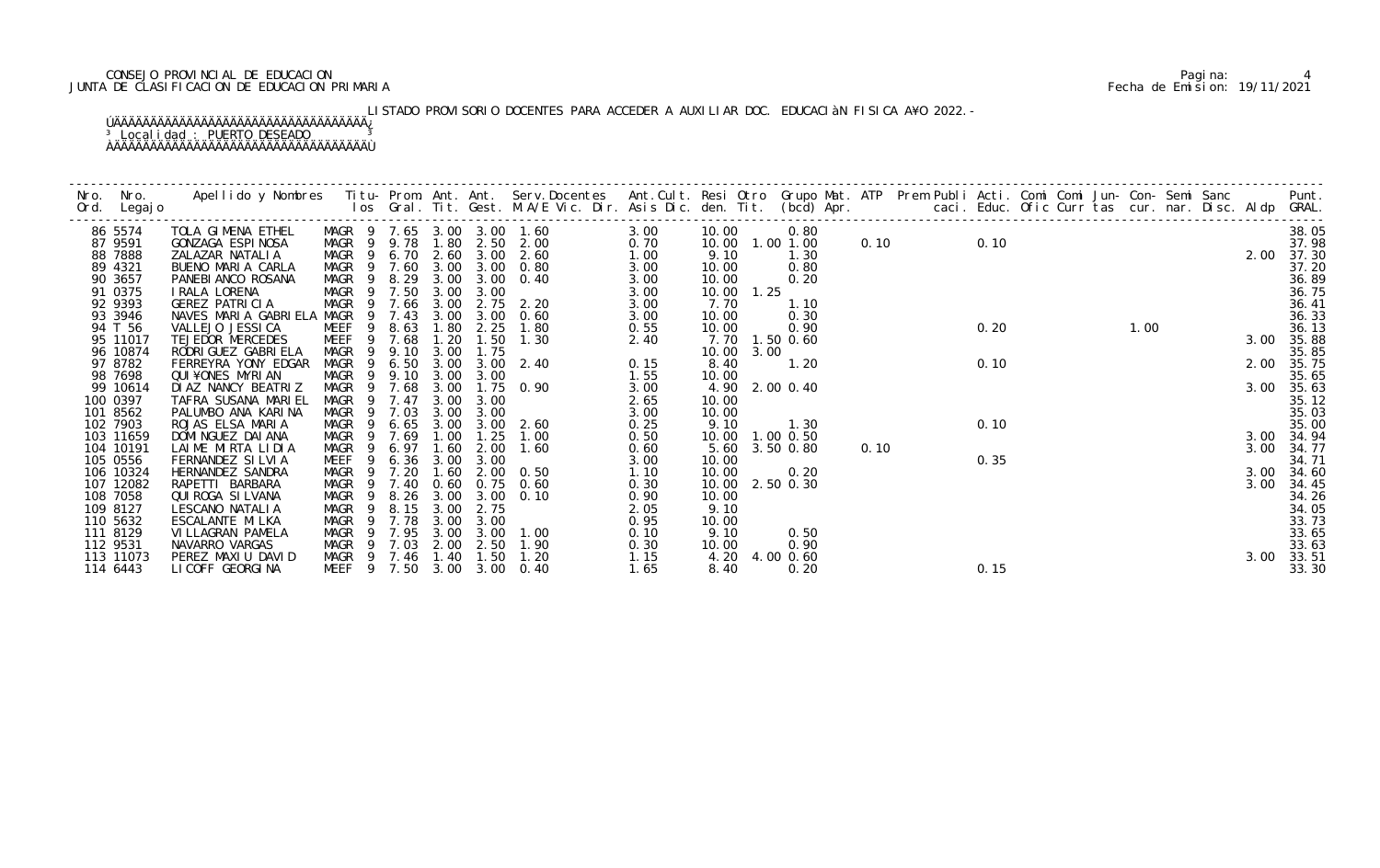## CONSEJO PROVINCIAL DE EDUCACION Pagina: 5 JUNTA DE CLASIFICACION DE EDUCACION PRIMARIA Fecha de Emision: 19/11/2021

# LISTADO PROVISORIO DOCENTES PARA ACCEDER A AUXILIAR DOC. EDUCACIàN FISICA A¥O 2022.-

|         | 115 9078               | MERCADO ADRIANA MAGR 9 6.28 2.40 2.75 2.20<br>ROLDAN ROQUE ANTONIO MAGR 9 6.92 3.00 3.00 1.80 |                            |                |       |              |           |                            | 0.10 |           | 8.40 1.00 1.10 |  | 0.10 |  |      |  |      | 33.23          |
|---------|------------------------|-----------------------------------------------------------------------------------------------|----------------------------|----------------|-------|--------------|-----------|----------------------------|------|-----------|----------------|--|------|--|------|--|------|----------------|
|         | 116 8796               |                                                                                               |                            |                |       |              |           | 0.20                       |      | 8.40      | 0.90           |  |      |  |      |  |      | 33.22          |
|         | 117 10182              | PLETI COSI CH FJELL                                                                           | MEEF 9 8.23 1.60 2.00 1.10 |                |       |              |           |                            |      | 10.00     | 0.50           |  |      |  |      |  |      | 33.13          |
|         | 118 7842               | BARBOZA NADIA ANAHI                                                                           | MAGR 9 8.16 3.00 3.00      |                |       |              |           | $0.70$<br>$0.10$           |      | 9.80      |                |  |      |  |      |  |      | 32.96          |
|         | 119 8713               | VERON NI COLAS                                                                                |                            |                |       |              |           | MAGR 9 6.66 2.40 3.00 2.00 |      | 8.40      | 1.10           |  |      |  |      |  |      | 32.66          |
|         | 120 9322               | SOPAGA MIGUEL ANGEL MEEF 9 7.30 2.20                                                          |                            |                |       |              |           | 2.75 0.40                  | 0.45 | 10.00     | 0.20           |  |      |  |      |  |      | 32.40          |
|         | 121 11877<br>122 11098 | PEREZ JULI ETA<br>SILVA RAFAELA ROXANA MAGR 9 7.28                                            | MAGR 9 8.11                |                |       | 0.80<br>1.40 | 1.50      | $1.00 \t 0.20$<br>1.20     | 3.00 | 10.00     | 0.10           |  |      |  |      |  | 3.00 | 32.21<br>32.18 |
|         | 123 9043               | SALAS CESAR DANIEL                                                                            | MEEF                       | 9              |       |              |           | 6.84 2.60 2.50 0.10        | 2.35 | 8.40      | 4.20 4.00 0.60 |  | 0.25 |  |      |  |      | 32.04          |
|         | 124 10160              | MARUCCO JUAN JOSE                                                                             | MAGR 9                     |                | 9.30  | 1.60         | 2.00      |                            | 0.10 | 10.00     |                |  |      |  |      |  |      | 32.00          |
|         | 125 12424              | PALDINI MICAELA                                                                               | MAGR 9 7.96 0.40 0.50 0.30 |                |       |              |           |                            | 0.35 | 10.00     | 0.10           |  |      |  |      |  | 3.00 | 31.61          |
|         | 126 9309               | LUCARELLI AGUSTIN                                                                             | MAGR 9 9.68                |                |       |              |           | 2.20 3.00 0.20             | 0.30 | 7.00      | 0.10           |  |      |  |      |  |      | 31.48          |
|         | 127 8714               | CALDERON ADRIANA                                                                              | MAGR 9                     |                | 7.65  | 2.60         |           | $3.00 \quad 0.40$          |      | 8.40      | 0.30           |  |      |  |      |  |      | 31.35          |
|         | 128 11555              | WILSON NOELIA EMILIA MAGR 9                                                                   |                            |                | 9.44  | 1.00         | 1.25      |                            | 0.60 | 10.00     |                |  |      |  |      |  |      | 31.29          |
|         | 129 12051              | FERNANDEZ SONIA                                                                               | MAGR 9 7.78                |                |       |              |           | 0.60 0.75 0.60             | 0.45 |           | 7.70 4.00 0.30 |  |      |  |      |  |      | 31.18          |
|         | 130 9986               | CACERES VERONICA                                                                              | MEEF                       | - 9            | 6.23  | 1.80         |           | 2.25 0.10                  | 1.50 | 10.00     |                |  | 0.05 |  |      |  |      | 30.93          |
|         | 131 12593              | LOBONES NI EVES                                                                               | MAGR                       | 9              | 8.07  |              | 0.40 0.25 |                            | 3.00 | 10.00     |                |  |      |  |      |  |      | 30.72          |
| 132 T 5 |                        | SOSA PATRICIA                                                                                 | MEEF                       | 9              | 8.11  | 1.80         |           | $2.25$ 1.40                | 0.80 | 5.60      | 0.70           |  |      |  | 1.00 |  |      | 30.66          |
|         | 133 10092              | ALMIRON LUISA LAURA                                                                           | MAGR 9 7.93                |                |       | 2.00         |           | $2.25$ 0.40                | 0.20 |           | 7.70 0.50 0.60 |  |      |  |      |  |      | 30.58          |
|         | 134 9803               | ZINI BRUNO DANIEL                                                                             | MEEF 9 7.87                |                |       |              |           | 2.00 2.50 0.40             | 0.50 |           | 7.00 1.00 0.20 |  |      |  |      |  |      | 30.47          |
|         | 135 11569              | MENDEZ CLAUDIA                                                                                | MAGR                       | 9              | 8.15  | 1.00         | 1.25      | 0.50                       | 0.40 | 7.00      | 0.10           |  |      |  |      |  | 3.00 | 30.40          |
|         | 136 9601               | COLIBORO LUCAS                                                                                | MEEF                       | $\overline{9}$ | 7.69  | 1.80         | 1.75      |                            | 0.15 | 10.00     |                |  |      |  |      |  |      | 30.39          |
|         | 137 10597              | NARDELLI CINTIA                                                                               | MAGR<br>- 9                |                | 8.07  | 1.40         | 1.75      |                            | 0.85 | 9.10      |                |  |      |  |      |  |      | 30.17          |
|         | 138 11639              | GALLARDO LI LI ANA                                                                            | MAGR                       | - 9            | 7.88  | 1.00         | 1.00      |                            | 1.10 | 10.00     |                |  |      |  |      |  |      | 29.98          |
|         | 139 11443              | GONZALEZ NATALIA                                                                              | MEEF                       | 9              | 8.19  | 1.00         | 1.25      |                            | 0.45 | 10.00     |                |  |      |  |      |  |      | 29.89          |
|         | 140 9629               | ROUGIER MARIA                                                                                 | MAGR<br>- 9                |                | 8. 01 | 3.00         | 2.25      |                            | 2.20 | 4.90 0.50 |                |  |      |  |      |  |      | 29.86          |
|         | 141 11561              | ESPINOZA SUSANA                                                                               | MAGR 9 8.68                |                |       | 0.80         | 1.00      |                            | 0.30 | 10.00     |                |  |      |  |      |  |      | 29.78          |
|         | 142 12136              | SINCHES LINDA                                                                                 | MAGR 9 6.83 0.60 0.75 0.50 |                |       |              |           |                            | 0.40 | 8.40      | 0.20           |  |      |  |      |  | 3.00 | 29.68          |
|         | 143 12078              | VELAZQUEZ MONICA                                                                              | MAGR 9 7.29 0.60 0.75      |                |       |              |           |                            |      | 7.00 5.00 |                |  |      |  |      |  |      | 29.64          |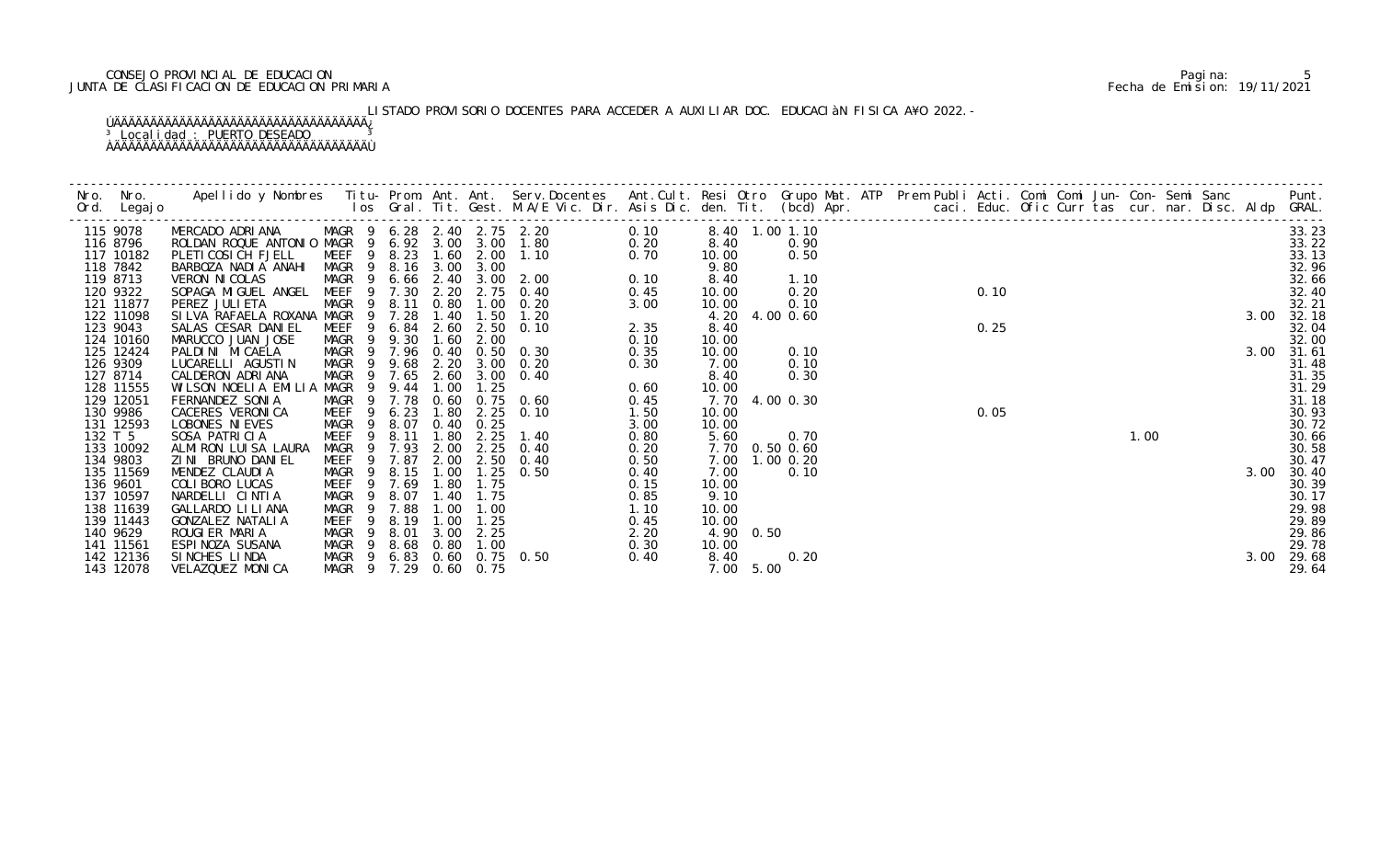## CONSEJO PROVINCIAL DE EDUCACION Pagina: 6 JUNTA DE CLASIFICACION DE EDUCACION PRIMARIA Fecha de Emision: 19/11/2021

# LISTADO PROVISORIO DOCENTES PARA ACCEDER A AUXILIAR DOC. EDUCACIÀN FISICA A¥O 2022.-

| 144 12030 | BARRIOS RAMIREZ MAGR 9 7.27 0.60 0.75           |  |  | 105 Grafi. 11 t. Gest. M.A/E Vic. Dir. Asis D<br>MAGR 9 7.27 0.60 0.75 0.40<br>MAGR 9 7.32 2.80 1.75 1.00 0.120<br>MAGR 9 7.52 2.80 1.75 1.00 0.200<br>MAGR 9 7.58 1.80 2.25 1.40 0.75 0.30<br>MAGR 9 7.58 1.60 0.75 0.30 0.95<br>MAGR 9 8 |      | 10.00 |      |  |  |  |  |  |      |       |
|-----------|-------------------------------------------------|--|--|--------------------------------------------------------------------------------------------------------------------------------------------------------------------------------------------------------------------------------------------|------|-------|------|--|--|--|--|--|------|-------|
| 145 12175 | DIAZ GISEL ANALIA                               |  |  |                                                                                                                                                                                                                                            |      | 10.00 | 0.10 |  |  |  |  |  |      |       |
| 146 10224 | ALARCON GRISELDA                                |  |  |                                                                                                                                                                                                                                            |      | 4.90  | 0.50 |  |  |  |  |  |      |       |
| 147 12748 | CARBALLO CAROLINA                               |  |  |                                                                                                                                                                                                                                            |      | 10.00 |      |  |  |  |  |  |      |       |
| 148 9765  | SUAREZ JANINA                                   |  |  |                                                                                                                                                                                                                                            |      | 6.30  | 0.60 |  |  |  |  |  |      |       |
| 149 12132 | GONZALEZ LOURDES                                |  |  |                                                                                                                                                                                                                                            |      | 10.00 |      |  |  |  |  |  |      |       |
| 150 12040 | COLQUE SUAREZ RISEL                             |  |  |                                                                                                                                                                                                                                            |      | 9.80  |      |  |  |  |  |  |      |       |
| 151 12686 | RAIN MARIA BELEN                                |  |  |                                                                                                                                                                                                                                            |      | 10.00 |      |  |  |  |  |  |      |       |
| 152 10088 | MEDINA GIL MARIA                                |  |  |                                                                                                                                                                                                                                            |      | 4.90  | 0.20 |  |  |  |  |  |      |       |
| 153 12429 | QUINTANA MAGALI DEL                             |  |  |                                                                                                                                                                                                                                            |      | 10.00 |      |  |  |  |  |  |      |       |
| 154 12199 | GONZALEZ DI ANA                                 |  |  |                                                                                                                                                                                                                                            |      | 10.00 |      |  |  |  |  |  |      |       |
| 155 11185 | ROMERO CINTIA LORENA MAGR 9 7.73                |  |  |                                                                                                                                                                                                                                            |      | 3.50  | 0.70 |  |  |  |  |  |      |       |
| 156 12594 | GONZALEZ LUCIO                                  |  |  |                                                                                                                                                                                                                                            |      | 10.00 |      |  |  |  |  |  |      |       |
| 157 12431 | CRI STALDO ROXANA                               |  |  |                                                                                                                                                                                                                                            |      | 9.10  |      |  |  |  |  |  |      |       |
| 158 10946 | CALDERON EUGENIA                                |  |  |                                                                                                                                                                                                                                            |      | 5.60  |      |  |  |  |  |  |      |       |
| 159 12589 | GARCIA COLIBORO                                 |  |  |                                                                                                                                                                                                                                            |      | 10.00 |      |  |  |  |  |  |      |       |
| 160 12588 | OJEDA FLORENCIA                                 |  |  |                                                                                                                                                                                                                                            |      | 10.00 |      |  |  |  |  |  |      |       |
| 161 12735 | VEGA ERNESTO                                    |  |  |                                                                                                                                                                                                                                            |      | 10.00 |      |  |  |  |  |  |      |       |
| 162 12699 | GOMEZ MARIA VIRGINIA MAGR 9 7.70                |  |  |                                                                                                                                                                                                                                            |      | 10.00 |      |  |  |  |  |  |      |       |
| 163 10259 | CARRERA CARINA                                  |  |  |                                                                                                                                                                                                                                            |      | 4.20  |      |  |  |  |  |  |      |       |
| 164 12840 | CHIARA CARMEN ALDANA MAGR                       |  |  |                                                                                                                                                                                                                                            |      | 10.00 |      |  |  |  |  |  |      |       |
| 165 12156 | DOMI NGUEZ FABI ANA                             |  |  |                                                                                                                                                                                                                                            |      | 7.00  |      |  |  |  |  |  |      |       |
| 166 11782 | BARBOZA BRENDA GISEL MAGR 9                     |  |  |                                                                                                                                                                                                                                            |      | 5.60  |      |  |  |  |  |  |      |       |
| 167 11059 | CINAT SERGIO DARIO                              |  |  |                                                                                                                                                                                                                                            |      | 2.10  |      |  |  |  |  |  |      |       |
| 168 12114 | MORENO NADIA LUJAN                              |  |  |                                                                                                                                                                                                                                            |      | 2.10  |      |  |  |  |  |  |      |       |
| 169 10588 | YAMETI YOAV AMIR                                |  |  |                                                                                                                                                                                                                                            |      | 4.20  |      |  |  |  |  |  |      |       |
| 170 10347 | MARTINEZ SEBASTIAN                              |  |  |                                                                                                                                                                                                                                            |      | 4.90  |      |  |  |  |  |  |      |       |
| 171 12092 | ZECCA JESI CA                                   |  |  |                                                                                                                                                                                                                                            |      | 2.10  | 0.30 |  |  |  |  |  | 3.00 | 24.16 |
| 172 11286 | CEPEDA GUSTAVO ARIEL MEEF 9 7.60 1.40 1.25 0.40 |  |  |                                                                                                                                                                                                                                            | 2.25 | 1.40  | 0.20 |  |  |  |  |  |      | 23.50 |